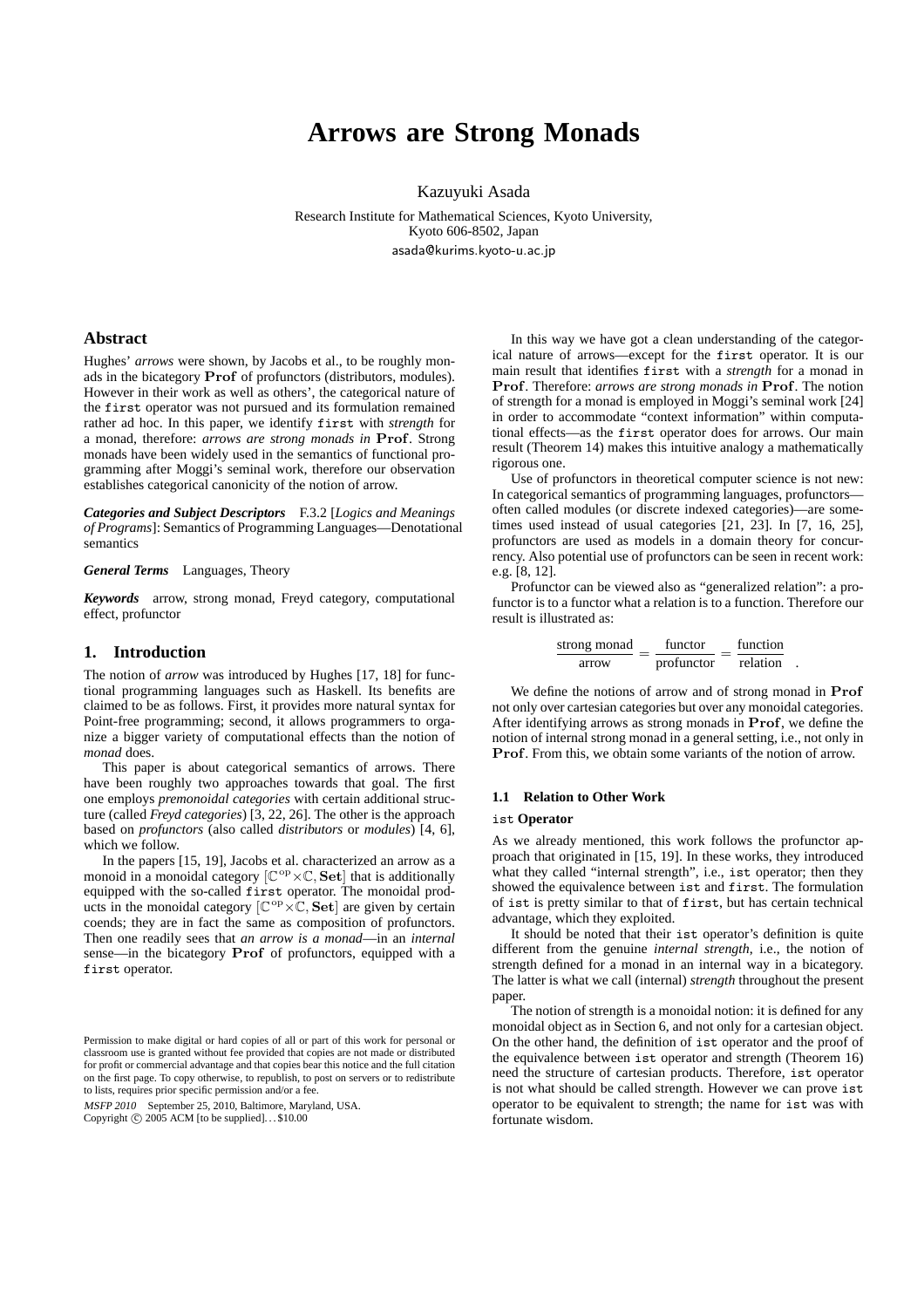#### **Enriched Freyd Category and Self-enrichment**

In [3], Atkey investigated many variants of the notion of arrow. Among them, he gave a categorical definition of arrow and also defined the notion of *enriched Freyd category*, and he showed that they are equivalent.

Atkey's definition of arrow and that given in [15, 19] are different: the former is *(self-)enriched*; the latter is not. This gap between enriched and non-enriched notions was not present for monads (in **Cat**). This is because in a cartesian closed category—a common setting for functional programming—strong monads are the same thing as enriched monads.

In the present paper, we first give the theorem that arrows are strong monads in **Prof** in the non-enriched setting (in Theorem 14), in order to concentrate on other aspects than such self-enrichment problem. Then, in Section 6, we define a "selfenriched" version of strong monad in **Prof** in Definition 21, and show that it is equivalent to Atkey's definition of arrow in Theorem 23. One technical advantage of our characterization for arrow is that we can define it over any symmetric monoidal category; while for Atkey's definition, we use structures of cartesian categories (see Definition 22).

#### **Arrows as Relative Monads**

In [1], Altenkirch et al. gave a generalized notion of monad, i.e., the notion of *relative monad*. A relative monad is defined over a (base) functor, while a monad is defined over a (base) category. They showed that for a category C, relative monads over the Yoneda embedding *y* :  $\mathbb{C}$  →  $\hat{\mathbb{C}}$  bijectively correspond to (arr, >>>> fragments of arrows over  $\mathbb C$  (in Definition 9), and hence to monads over C in **Prof** (by Theorem 10).

They gave also a *Kleisli construction* and an *Eilenberg-Moore construction* for a relative monad, and showed that the Kleisli construction gives the initial object and the Eilenberg-Moore construction gives the terminal object in some suitable category. On the other hand, also for a monad in **Prof**, we have the notions of Kleisli object and Eilenberg-Moore object in **Prof**, as in the paper [27] by Street.

For a relative monad *R* over the Yoneda embedding *y* of a category C and the corresponding monad *A* in **Prof**, the Kleisli category for  $R$  is isomorphic to the Kleisli object for  $A$ . They are isomorphic to the Kleisli category of the corresponding Freyd category (without premonoidal structures).

One different point between the relative monad approach and our approach in **Prof** is that the Eilenberg-Moore category for *R* is not necessarily equivalent to the Eilenberg-Moore object for *A*, which is the same as the Kleisli object for *A* (because of the duality **Prof**  $\cong$  **Prof**<sup>op</sup>). (However the "right adjoint" pseudo functor (-)b : **Prof** *−→* **CAT** maps the Eilenberg-Moore object for *A* to the Eilenberg-Moore category for *R*.)

Uustalu, the third author of [1], extended the correspondence between (arr,*>>>*)-fragments of arrows and relative monads to that between arrows (with first operators) and *strong relative monads* [28].

#### **Terminology**

In the paper we use the term *arrow* exclusively for Hughes' notion, and not for arrows between objects in categories. For the latter, we reserve the term *morphism*.

## **Outline**

In Section 2, we briefly recall the notion of arrow. In Section 3, we review the notions of dinatural transformation, end, coend, and profunctor. In Section 4, we recall the results in [19] that a fragment of arrow is a monad in **Prof**.

In Section 5, we go straight to the main result that arrows are strong monads in **Prof**. Also we give a direct proof of the equivalence between ist operator and strength for a monad in **Prof**. In Section 6, we commence a more general development in which strong monads in a **Gray**-monoid are considered. As a benefit of this generalization, we give some variants of the notion of arrow: especially in Section 6.3, we give a "self-enriched" version of strong monad in **Prof**, which corresponds to Atkey's definition of arrow.

#### **2. Background: the Notion of Arrow**

The following review to the notion of arrow is brief. See e.g. [19] for more illustration and examples.

The notion of arrow [17, 18] was introduced as an extension of that of monad [5, 24, 29], and is defined in Haskell as a type constructor class:

class Arrow *A* where

$$
\begin{aligned}\n\mathbf{arr} :: (s \rightarrow t) \rightarrow A \, st \\
(\ggg) :: A \, st \rightarrow A \, t \, u \rightarrow A \, s \, u \\
\mathbf{first} :: A \, st \rightarrow A \, (s, u) \, (t, u)\n\end{aligned}
$$

where (*s, t*) is the product type of types *s* and *t*. An instance of Arrow must satisfy the following *arrow laws*:

$$
(a \ggg b) \ggg c = a \ggg (b \ggg c) \qquad \text{(assoc)}
$$

$$
\texttt{arr} \ (g \circ f) \ = \ \texttt{arr} \ f \ggg \ \texttt{arr} \ g \qquad \qquad \text{(comp)}
$$

$$
\operatorname{arr} \operatorname{id} \ggg a = a = a \ggg \operatorname{arr} \operatorname{id} \tag{id}
$$

$$
first a \ggarr (\text{id} \times f) = arr (\text{id} \times f) \ggr first a
$$
\n
$$
(f\text{-dim})
$$

first 
$$
a \ggarctan \pi_1 = \text{arr } \pi_1 \ggg a
$$
 (f- $\pi$ )

$$
first a \ggarr a = arr a \gg first (first a)
$$

first (arr 
$$
f
$$
) = arr  $(f \times id)$  (f- $\eta$ )

(f-*α*)

$$
\begin{array}{ccccccccc}\n\mathbf{c} & & & & & & & & & \\
\mathbf{c} & & & & & & & & & \\
\mathbf{c} & & & & & & & & & \\
\mathbf{c} & & & & & & & & & & \\
\mathbf{c} & & & & & & & & & & \\
\mathbf{c} & & & & & & & & & & & \\
\mathbf{c} & & & & & & & & & & & \\
\mathbf{c} & & & & & & & & & & & & \\
\mathbf{c} & & & & & & & & & & & & \\
\mathbf{c} & & & & & & & & & & & & \\
\mathbf{c} & & & & & & & & & & & & \\
\mathbf{c} & & & & & & & & & & & & \\
\mathbf{c} & & & & & & & & & & & & \\
\mathbf{c} & & & & & & & & & & & & & \\
\mathbf{c} & & & & & & & & & & & & & \\
\mathbf{c} & & & & & & & & & & & & & \\
\mathbf{c} & & & & & & & & & & & & & \\
\mathbf{c} & & & & & & & & & & & & & \\
\mathbf{c}
$$

 $\textsf{first} \, (a \ggg b) = \textsf{first} \, a \ggg \, \textsf{first} \, b \qquad \textsf{(f-}\mu)$ 

where  $\pi_1$  ::  $(s, t) \to s$ ,  $\alpha$  ::  $(s, (t, u)) \to ((s, t), u)$ . From first, we can define its dual:

$$
\texttt{second} \ :: \ A \ s \ t \to A \ (u,s) \ (u,t)
$$

$$
\text{second }a = \texttt{arr } \gamma \ggg \text{ first } a \ggg \texttt{arr } \gamma
$$

where  $\gamma$  ::  $(s, t) \rightarrow (t, s)$ .

Arrows subsume monads: given a monad *T*, we obtain its *Kleisli*  $arrow s \rightarrow Tt$ . Similarly, a comonad *S* induces its *coKleisli arrow*  $S_s \rightarrow t$ . And we can further fit these together: with a distributive law between a monad and a comonad, we can construct the *biKleisli*  $arrow$  *Ss*  $\rightarrow$  *Tt.* 

# **3. Preliminaries**

In this section we introduce the notion of profunctor. Before that, yet, we first recall some necessary notions related to profunctors.

#### **3.1 End, Coend and Yoneda Lemmas**

Here we recall the notions of dinatural transformation, end and coend; the two forms of Yoneda lemma, i.e., end form and coend form; and Reversing Lemma. For further details, see [20] (especially, Sec. 3.10).

Like homset functors  $\mathbb{C}$  (−, −) :  $\mathbb{C}^{\text{op}} \times \mathbb{C} \to \mathbf{Set}$  or exponentiation bifunctors on SMCCs, we sometimes come across bifunctors with mixed variance. Dinatural transformations are between such contra-co-variant bifunctors  $F, G : \mathbb{C}^{op} \times \mathbb{C} \to \mathbb{D}$ , while natural transformations are between functors  $F, G : \mathbb{C} \to \mathbb{D}$ .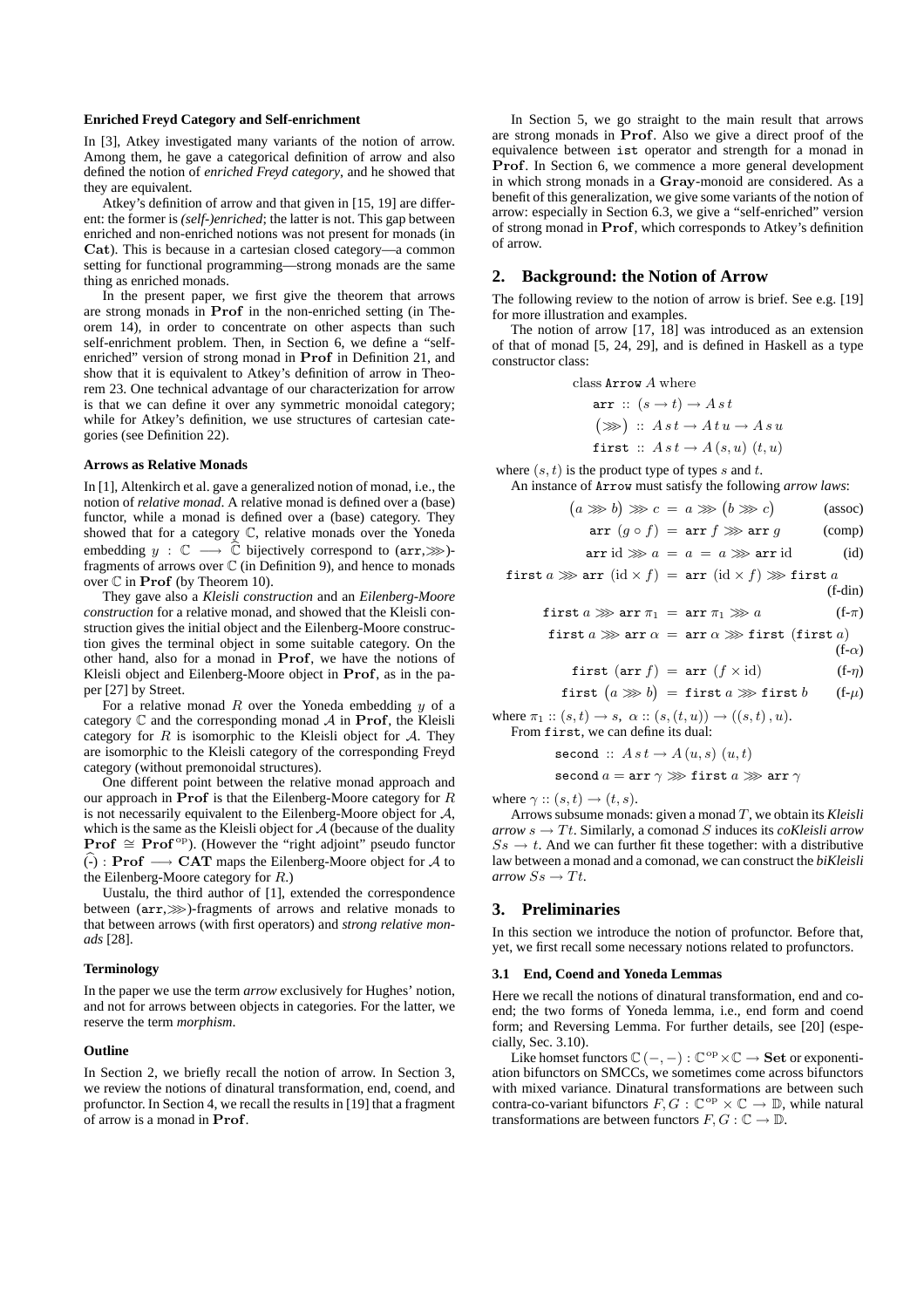**Definition 1** (Dinatural transformation) For categories C*,* D, and functors  $F, G : \mathbb{C}^{\text{op}} \times \mathbb{C} \to \mathbb{D}$ , a *dinatural transformation*  $\alpha$  from *F* to *G* is an indexed family of morphisms

$$
\alpha_C : F(C, C) \to G(C, C) \qquad (C \in |\mathbb{C}|)
$$

which is *dinatural in*  $C$ , i.e., for any morphism  $f : C \to C'$  the following diagrams commutes:

$$
F(C', C)
$$
  
\n
$$
F(C', C)
$$
  
\n
$$
F(C', C)
$$
  
\n
$$
F(C', C)
$$
  
\n
$$
F(C', C)
$$
  
\n
$$
F(C', C')
$$
  
\n
$$
F(C', C')
$$
  
\n
$$
G(C', C')
$$
  
\n
$$
G(C', C')
$$
  
\n
$$
G(C', C')
$$

Two successive dinatural transformations do not necessarily compose, in which sense this notion is not that of "morphism" between such bifunctors. Nevertheless dinatural transformations are useful, as we will see many times in the paper.

Note that the notion of dinatural transformation subsume that of natural transformation: for given functors  $F, G : \mathbb{C} \to \mathbb{D}$ , natural transformations between *F, G* bijectively correspond to dinatural transformations between  $F \circ \pi', G \circ \pi' : \mathbb{C}^{\text{op}} \times \mathbb{C} \to \mathbb{D}$ . Also we will see many examples of dinatural transformations where the domain functors (*F* above) or the codomain functors (*G* above) are constant functors, as in the next definitions of end and coend.

End (resp. coend) is a kind of limit (resp. colimit) where dinatural transformations are used instead of natural transformations. These notions play a very important role for profunctor theory.

**Definition 2** (End and Coend) For categories C*,* D, and a functor  $F: \mathbb{C}^{\mathrm{op}} \times \mathbb{C} \to \mathbb{D}$ ,

*•* an *end of F* is an object ∫ *C∈*C *F* (*C, C*) in D with *projection* morphisms

$$
\pi_{C'} : \left( \int_{C \in \mathbb{C}} F(C, C) \right) \to F(C', C') \qquad (C' \in |\mathbb{C}|)
$$

which form a dinatural transformation from the  $\int_{C \in \mathbb{C}} F(C, C)$ constant functor to the functor  $F$ . Then these are required to be universal among such data: i.e., for any object  $\overrightarrow{D}$  in  $\mathbb D$  and any dinatural transformation  $(\alpha_{C'} : D \to F(C', C'))_{C'}$ , there is a unique morphism  $f : D \to \int_{C \in \mathbb{C}} F(C, C)$  such that  $\pi_{C'} \circ f = \alpha_{C'}$  for all *C'*.

• Dually, a *coend of F* is an object  $\int^{C \in \mathbb{C}} F(C, C)$  in  $\mathbb{D}$  with *injection* morphisms

$$
\iota_{C'} : F(C', C') \to \int^{C \in \mathbb{C}} F(C, C) \qquad (C' \in |\mathbb{C}|)
$$
  
which forms an end of  $F^{\text{op}} : (\mathbb{C}^{\text{op}})^{\text{op}} \times \mathbb{C}^{\text{op}} \to \mathbb{D}^{\text{op}}.$ 

The universality of an end and a coend can be written respectively as the following bijective correspondences:

$$
\frac{f: D \to \int_{C \in \mathbb{C}} F(C, C)}{\left(D \stackrel{f_C}{\to} F(C, C)\right)_C \text{ dinatural in } C} \tag{1}
$$

$$
\frac{f: \int^{C \in \mathbb{C}} F(C, C) \to D}{\left(F(C, C) \stackrel{f_C}{\to} D\right)_C \text{ dinatural in } C}
$$
 (2)

The complete and cocomplete category **Set** has all ends and coends.

A typical and important example of an end is a set of dinatural transformations:

**Lemma 3** *For a small category*  $\mathbb C$  *and functors*  $F, G : \mathbb C^{\text{op}} \times \mathbb C \to$ **Set**, we have the bifunctor  $[F (+, -), G(-, +)] : \mathbb{C}^{\text{op}} \times \mathbb{C} \rightarrow$ **Set***, where* + *and − indicate respectively variant and covariant arguments, and*  $[-,+]$  *is the exponentiation of* **Set***.* 

*Then, denoting the set of all dinatural transformations from F to G by* **Dinat** (*F, G*)*, we have a canonical isomorphism*

$$
\mathbf{Dinat}(F,G) \cong \int_{C \in \mathbb{C}} \left[ F\left(C, C\right), G\left(C, C\right) \right]
$$

*.*

**Proof.** Because of the following bijective correspondences:

$$
\frac{1 \to \int_{C \in \mathbb{C}} [F(C, C), G(C, C)]}{\frac{\left(1 \to [F(C, C), G(C, C)]\right)_C \text{ dinatural in } C}{\left(F(C, C) \to G(C, C)\right)_C \text{ dinatural in } C}}
$$
 (by (1))

As noted above, natural transformations are subsumed by dinatural transformations. Hence, for functors  $F, G : \mathbb{C} \to \mathbf{Set}$ , we have also a canonical isomorphism

$$
\mathbf{Nat}\,(F,G) \cong \int_{C \in \mathbb{C}} [FC,GC]
$$

where the left hand side is the set of natural transformations from *F* to *G*. These isomorphisms are useful throughout the paper for calculating (di)natural transformations, especially in the proof of Theorem 14.

By the usual Yoneda lemma, for a functor  $F : \mathbb{C} \to \mathbf{Set}$ , there is canonically the natural isomorphism  $FC \cong \textbf{Nat}(y(C), F)$ . Replacing the right hand side with the end isomorphic to it, we have the Yoneda lemma, end-form:

**Lemma 4** *(The Yoneda lemma, end-form) For a small category*  $\mathbb C$  *and a functor*  $F : \mathbb C \to \mathbf{Set}$ *, we have a canonical natural isomorphism*

$$
FC \cong \int_{C' \in \mathbb{C}} \left[ \mathbb{C} \left( C, C' \right), FC' \right].
$$

Above, we use the exponentiation [*−, −*] in **Set**. This is called also *cotensor* in enriched category theory [20], and there is its dual notion called *tensor*, which is just cartesian product in the case of **Set**. With this we can obtain the dual version of the above Yoneda Lemma:

**Lemma 5** *(The Yoneda lemma, coend-form) For a small category*  $\mathbb C$  *and a functor*  $F : \mathbb C \to \mathbf{Set}$ *, we have a canonical natural isomorphism*

$$
\int^{C' \in \mathbb{C}} F(C') \times \mathbb{C}(C', C) \cong FC.
$$

Note that we can of course apply the above two lemmas also to a contravariant functor  $F : \mathbb{C}^{\text{op}} \to \mathbf{Set}$ .

We need also the next lemma in the proof of the main theorem. As homset functors reverse colimits into limits in the negative position, they reverse also coends into ends.

**Lemma 6** *(Reversing Lemma) For a category* C *and a functor*  $F: \mathbb{C}^{\mathrm{op}} \times \mathbb{C} \to \mathbf{Set}$ , we have a canonical natural isomorphism

$$
\left[\int^{C\in\mathbb{C}} F(C,C), -\right] \cong \int_{C\in\mathbb{C}} \left[F\left(C,C\right), -\right].
$$

# **3.2 Profunctor**

 $\overline{1}$ 

The notion of *profunctor* (also called *distributor* or *module*) forms the very basis of our analysis of arrows. The notion dates back for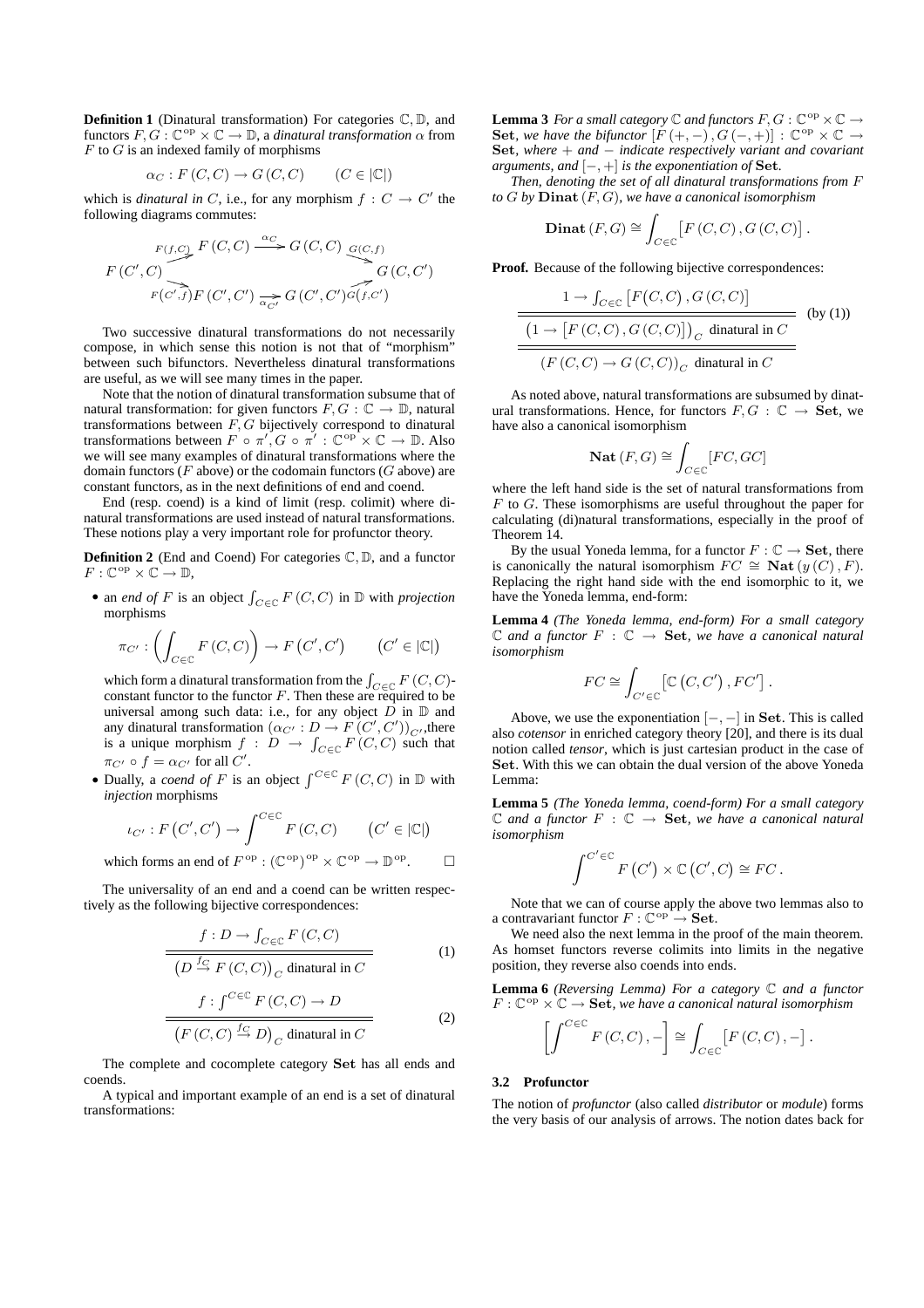quite a while, and its relevance to theoretical computer science has been recently recognized [8, 12].

Here we recall the notion of profunctor, the bicategory **Prof**, the embedding of **Cat** into **Prof**, and tensor product in **Prof**.

As mentioned in the Introduction, a profunctor is to a functor what a relation is to a function. This analogy is used repeatedly for illustration. For further details and illustrations for profunctors, see [4, 6].

**Definition 7 (Profunctor)** Let  $\mathbb C$  and  $\mathbb D$  be small categories. A *profunctor* from ℂ to D is a functor D<sup>op</sup> × ℂ → **Set**. We denote such a profunctor by  $\mathcal{F}: \mathbb{C} \longrightarrow \mathbb{D}$ , i.e.,

$$
\frac{\mathcal{F}: \mathbb{C} \to \mathbb{D}, \quad \text{a profunctor}}{\mathcal{F}: \mathbb{D}^{\text{op}} \times \mathbb{C} \longrightarrow \text{Set}, \quad \text{a functor}} \tag{3}
$$

For successive profunctors  $\mathcal{F}: \mathbb{C} \longrightarrow \mathbb{D}$  and  $\mathcal{G}: \mathbb{D} \longrightarrow \mathbb{E}$ , their *composition*  $\hat{G} \circ \mathcal{F} : \mathbb{C} \to \mathbb{E}$  is defined—under the correspondence (3)—as the following functor:

$$
\mathbb{E}^{\text{op}} \times \mathbb{C} \longrightarrow \text{Set}
$$
  
\n
$$
(E, C) \longmapsto \int^{D \in \mathbb{D}} \mathcal{G}(E, D) \times \mathcal{F}(D, C)
$$
  
\n(4)

Its action on morphisms is the obvious one.

For a category C, we define the *identity* profunctor

$$
\mathrm{Id}_{\mathbb{C}}^+:\mathbb{C}\ \to\mathbb{C}\quad\text{by}\quad\mathbb{C}\left(-,-\right):\mathbb{C}^\mathrm{op}\times\mathbb{C}\longrightarrow\mathbf{Set}\ .\qquad(5)
$$

Given two parallel profunctors  $\mathcal{F}, \mathcal{F}' : \mathbb{C} \longrightarrow \mathbb{D}$ , a 2-cell *between profunctors*  $\sigma : \mathcal{F} \Longrightarrow \mathcal{F}'$  *is just a natural transformation*  $\sigma$  :  $\mathcal{F} \Longrightarrow \mathcal{F}'$  where  $\mathcal F$  and  $\mathcal{F}'$  are regarded as the functors from  $\mathbb{D}^{\text{op}} \times \mathbb{C}$  to **Set**.

Now, let us illustrate the definition above using the analogy with relations. A relation *R* between sets *S* and *T* is a subset of the product set  $S \times T$ , in other words, a function from  $S \times T$  to the two points set  $\{0, 1\}$ . Thus, a profunctor— $\mathcal{F}: \mathbb{D}^{\text{op}} \times \mathbb{C} \longrightarrow$  **Set**—is a **Set**-many valued relation, while a relation is two valued. Next let us recall how the relational composition  $S \circ R$  is defined:

$$
(S \circ R)(c, e) \quad \stackrel{\text{def}}{\iff} \quad \exists d. \ R(c, d) \land S(d, e)
$$

Then there are obvious similarity between composition for profunctors (4) and that for relations: coend  $\int_{0}^{D}$  corresponds to  $\exists d$ . and *×* to *∧*. Also, 2-cells *σ* between profunctors *F* and *F ′* , i.e., natural transformations  $(\sigma_{D,C} : \mathcal{F}(D,C) \longrightarrow \mathcal{F}'(D,C))_{D,C}$  correspond to the inclusion order between relations:

$$
R \leq R' \stackrel{\text{def}}{\iff} \forall c.d. \left( R(c,d) \Rightarrow R'(c,d) \right)
$$

.

This analogy between profunctor and relation will be helpful to understand many notions for profunctor.

The notion of 2-category is now used in many different contexts; in a 2-category, there is a notion of 2-cell, which is "morphism between morphisms." A typical example is the 2-category **Cat** of categories, functors, and natural transformations.

One might imagine that the notions of category, profunctor between categories, and 2-cell between profunctors form a 2 category. However, the composition for profunctors is not strictly associative, because of the coends and products in the definition. Likewise, identity profunctors are not strictly unital. Nevertheless, they hold up to canonical iso-2-cells; e.g., the iso-2-cells for the unitality can be gotten by the Yoneda lemma, coend-form. Such notion which is similar to that of 2-category, but whose associativity and unitality of the composition of 1-cells are required just up to iso-2-cells, is called *bicategory* [6].

We denote by **Prof** the bicategory consisting of small categories as its 0-cells (objects), profunctors as its 1-cells (morphisms), and 2-cells between profunctor as its 2-cells.

Next we introduce an embedding of **Cat** into **Prof**. This is identity on 0-cells (small categories), maps a functor  $F: \mathbb{C} \longrightarrow \mathbb{D}$ to the following profunctor *F<sup>∗</sup>* : C *−→*+ D called *direct image of F*,

$$
F_*(-,+)\stackrel{\text{def}}{=} \mathbb{D}(-,F+) : \mathbb{D}^{\text{op}} \times \mathbb{C} \longrightarrow \mathbf{Set} \qquad (6)
$$

and maps a natural transformation  $\sigma : F \Longrightarrow F' : \mathbb{C} \longrightarrow \mathbb{D}$  to the natural transformation  $\mathbb{D}(\text{id}, \sigma) : F_* \Longrightarrow F'_{*} : \mathbb{C} \longrightarrow \mathbb{D}$ .

This embedding forms a *pseudofunctor* [6] from the 2-category **Cat** to the bicategory **Prof**, i.e. preserve composition and identities for 1-cells up to iso-2-cells. This embedding corresponds—via the foregoing analogy—to the embedding of the category **Set** into the category **Rel** of sets and relations, which maps a function to its graph relation.

As cartesian products in **Set** lift to tensor products in **Rel**, cartesian products in **Cat** lift to *tensor products* in **Prof**. For profunctors  $\mathcal{F}: \mathbb{C} \longrightarrow \mathbb{C}'$  and  $\mathcal{G}: \mathbb{D} \longrightarrow \mathbb{D}'$ , we define  $\mathcal{F} \times \mathcal{G}:$ C *×* D *−→*+ C *′ ×* D *′* by the following:

$$
(\mathcal{F} \times \mathcal{G}) (C', D', C, D) \stackrel{\text{def}}{=} \mathcal{F} (C', C) \times \mathcal{G} (D', D) \tag{7}
$$

It is obvious that the operator  $\times$  acts also on natural transformations between profunctors.

# **4. Monad in Prof**

In this short section, we review the result by Jacobs et al. [15, 19] that monads in **Prof** are equivalent to the (arr,*>>>*)-fragment of arrows. This forms also a preliminary step toward our main result, Theorem 14.

#### **4.1 Monads in Prof as Bases of Arrows**

Many notions in category theory consist of functors and natural transformations, subject to some commutative diagrams. For example, an *adjunction* is a tuple  $(F, G, \eta, \epsilon)$  of two functors and two natural transformations, subject to the two triangular laws [6, Theorem 3.1.5]. Once one takes a 2-categorical view on this—functors and natural transformations are 1-cells and 2-cells in **Cat**—it is straightforward to define an *adjunction* in an arbitrary 2-category, or in a bicategory, in an "internal" way [27]. The notion of (internal) monad is also one of such.

**Definition 8 (Monad)** Let  $\mathcal{P}$  be a bicategory, and  $\mathbb{C}$  be a 0-cell in  $\mathscr{P}$ . A *monad over*  $\mathbb C$  *in*  $\mathscr P$  is a triple  $(\mathcal A, \eta, \mu)$  of an endo-1-cell  $\mathcal{A}: \mathbb{C} \longrightarrow \mathbb{C}$  in  $\mathscr{P}$  and 2-cells  $\eta: \text{Id}_{\mathbb{C}} \Longrightarrow \mathcal{A}$  and  $\mu: \mathcal{A}^2 \Longrightarrow \mathcal{A}$ in *P* satisfying the usual commutative diagrams of associativity and unitality.

It should be noted that this internal definition coincides with the usual one if  $\mathcal{P} = \mathbf{Cat}$ .

**Definition 9 ((arr,**  $\gg$ **)-Fragment of Arrow)** For a category C, an *(*arr*,>>>)-fragment of arrow* over C consists of a mapping  $Ar : |\mathbb{C}| \times |\mathbb{C}| \longrightarrow |\mathbf{Set}|$  and two families of mappings:

$$
\operatorname{arr}_{AB} : \mathbb{C}(A, B) \longrightarrow \operatorname{Ar}(A, B)
$$

$$
\gg_{ABC} : \operatorname{Ar}(A, B) \times \operatorname{Ar}(B, C) \longrightarrow \operatorname{Ar}(A, C)
$$

These must satisfy Axioms (assoc), (comp), and (id) in Section 2, where we use variables  $f, g$  for morphisms in  $\mathbb{C}$ , and use  $a, b, c$  for elements in  $(Ar(A, B))_{A, B}$ .

The map Ar above is a mapping to *|***Set***|* rather than *|*C*|*. This is unnatural if we use the above definition of arrows to model arrows as type constructors in Section 2. This involves a subtle size issue,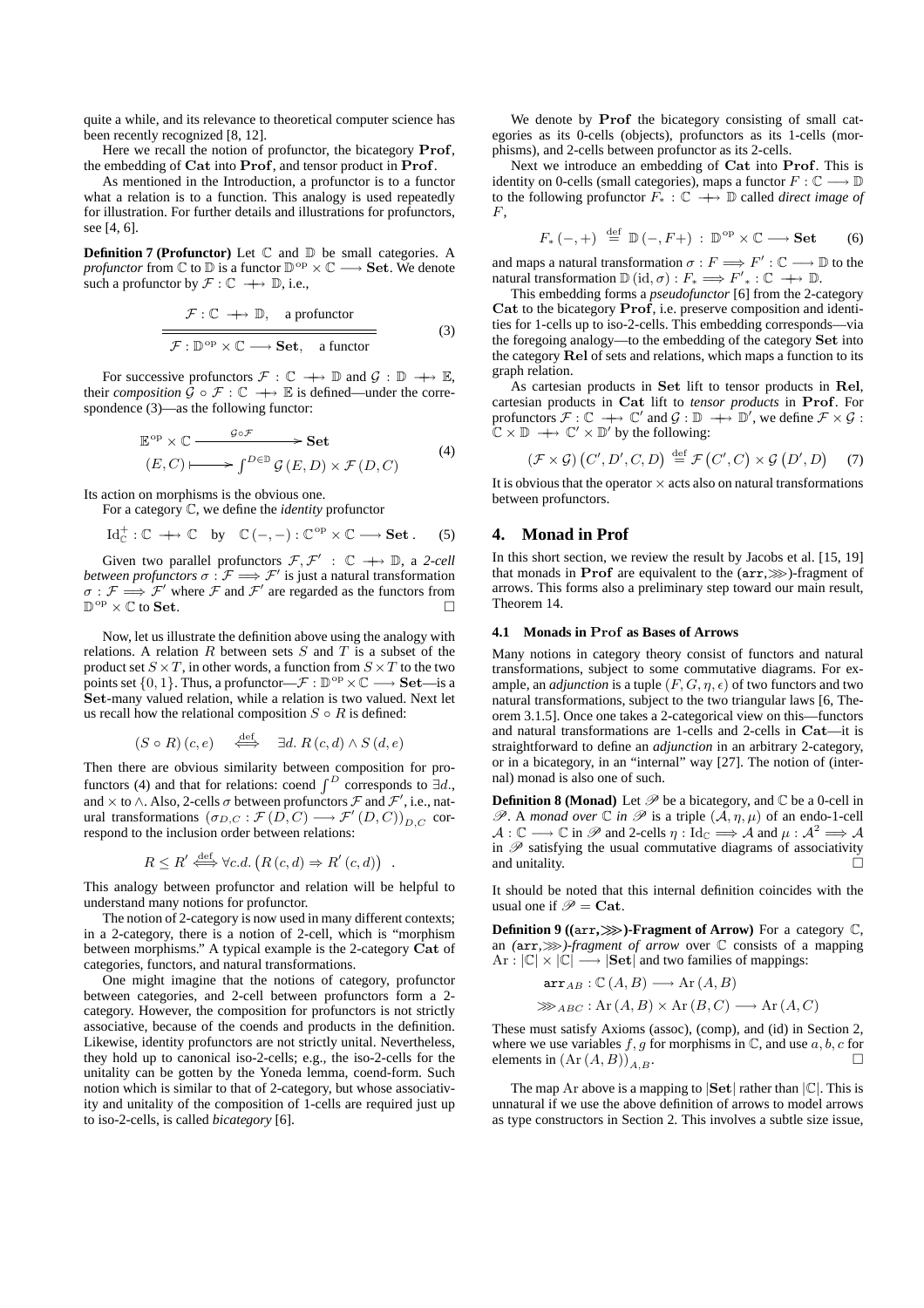and we solve it in Section 6.3, till then we shall separate such a size issue. Here and in the next section, we focus on the correspondence between arrows and strong monads in **Prof**.

**Theorem 10** *[15, 19] For a small category* C*, the notion of monad over* C *in* **Prof** *is equivalent to that of (*arr*,>>>)-fragment of arrow over* C*.*

**Proof.** (Sketch) Given a monad  $(A, \eta, \mu)$  in **Prof** over a small category  $\mathbb{C}$ ,  $\mathcal{A}$  is a functor from  $\mathbb{C}^{\text{op}} \times \mathbb{C}$  to **Set**; this corresponds to the mapping Ar of a fragment of arrow, where the functoriality of *A* is recovered with arr and  $\gg$ . The natural transformations  $\eta$ has components  $\eta_{A,B}: \mathbb{C}(A, B) \longrightarrow \mathcal{A}(A, B)$  since  $\mathbb{C}(-, -)$  is an identity 1-cell in **Prof**. This corresponds to  $\arctan x$ . Finally,  $\mu$  is, by (4), a natural transformation with components

$$
\mu_{A,C}: \left(\int^B \mathcal{A}(A,B) \times \mathcal{A}(B,C)\right) \longrightarrow \mathcal{A}(A,C) ,
$$

which corresponds to  $\gg$  by the universality (2) of the coend.  $\Box$ 

In the remaining sections, we use  $\text{arr}, \gg \gg$  and  $\eta, \mu$  interchangeably, especially in Definition 12.

# **5. Arrows as Strong Monads in Prof**

In this section, we present our main result (Theorem 14) that arrows are strong monads in **Prof**. We give this theorem not only for cartesian categories, but for any monoidal categories.

In order to show the main result, we first need to define the notion of strength in **Prof**. Then we generalize the definition of first operator, from that for cartesian categories to that for monoidal categories. Finally we show that these notions of strength and first are equivalent.

#### **5.1 Strength in Prof**

First let us review strength in **Cat**. A strength for a monad over a monoidal category  $(\mathbb{C}, \otimes, I)$  is a natural transformation  $str_{A,B}$ :  $TA\otimes B \longrightarrow T(A\otimes B)$  satisfying certain axioms. This 2-cell in **Cat** can be also described as the following:

$$
\begin{array}{ccc}\n\mathbb{C} & \times & \mathbb{C} \xrightarrow{\text{$T$}\times \text{Id}_{\mathbb{C}} } \mathbb{C} \times \mathbb{C} \\
& & \downarrow_{\text{str}} & & \downarrow_{\mathbb{R}} \\
& & \mathbb{C} \xrightarrow{\text{$T$}}} & & \mathbb{C}\n\end{array}
$$

In a similar way, we define the notion of strength in **Prof**.

**Definition 11 (Strength)** Let  $(\mathbb{C}, \otimes, I, \alpha, \lambda, \rho)$  be a monoidal category, and  $(A, \eta, \mu)$  be a monad over  $\mathbb C$  in **Prof**.

A *strength* for the monad *A* in **Prof** is a 2-cell str in **Prof** in the following diagram such that it satisfies the usual four axioms with  $\alpha$ ,  $\rho$ ,  $\eta$ ,  $\mu$  (for these axioms, see Definition 20).

$$
\begin{array}{ccc}\n\mathbb{C} \times \mathbb{C} & \xrightarrow{\mathcal{A} \times \mathrm{Id}^+_{\mathbb{C}}} \mathbb{C} \times \mathbb{C} \\
&\downarrow^{\mathcal{B} \times \mathbb{C}} & \downarrow^{\mathcal{B} \times \mathbb{C}} \\
&\downarrow^{\mathcal{B} \times \mathbb{C}} & \downarrow^{\mathcal{B} \times \mathbb{C}} \\
&\downarrow^{\mathcal{B} \times \mathbb{C}} &\downarrow^{\mathcal{B} \times \mathbb{C}}\n\end{array}
$$

We call a monad in **Prof** equipped with a strength in **Prof** a *strong monad in* **Prof**.

This is a key notion in the paper. It should be noted that since the two vertical 1-cells in the above diagram are in **Prof**, we use the embedding (6) of **Cat** into **Prof**, so that the functor *⊗* : C *×* C *−→* C is replaced with its direct image *⊗∗*.

#### **5.2** first **Operator for Monoidal Categories**

To give the main theorem for any monoidal categories, here we generalize the definition of first operators from that for cartesian categories to that for monoidal categories. (This modification is used in the proof of the main result. It is not an indirect way but a natural way even for cartesian categories; a cartesian category seen in **Prof** is not a "cartesian object" but a monoidal object (see Section 6) in **Prof**.)

In order to give a categorical definition of first operators for monads in **Prof** over monoidal categories, we need to modify Axiom (f-*π*) (described in Section 2), since a monoidal category does not necessarily have projections *π*. For this, we use *ρ* :  $A \otimes I \longrightarrow A$  instead of  $\pi$ :

**Definition 12** [first Operators for Monoidal Categories] For a monoidal category  $(\mathbb{C}, \otimes, I, \alpha, \lambda, \rho)$  and a monad  $(\mathcal{A}, \eta, \mu)$  over  $\mathbb{C}$ in **Prof**, a first *operator* is a family of morphisms first*A,B,C* : *A* (*A, B*)  $\longrightarrow$  *A* (*A*⊗*C, B*⊗*C*) natural in *A, B* ∈ *C, dinatural in C*  $\in \mathbb{C}$ , and satisfying Axioms (f- $\alpha$ ), (f- $\eta$ ), and (f- $\mu$ ) in Section 2 and (f-*ρ*):

$$
first a \ggarr \rho = arr \rho \gg a \qquad (f-\rho)
$$

Note that the naturality in *A* and *B* above are redundant: they are derived from Axioms (f- $\eta$ ) and (f- $\mu$ ). Also note that Axiom (f-din) in Section 2 is equivalent to the dinaturality above.

The propriety of the above definition is justified by the next proposition:

**Proposition 13** *In the situation of Definition 12, if the monoidal category* C *is a cartesian category, then Axiom* (f-*ρ*) *is equivalent to Axiom* (f-*π*)*.*

**Proof.** The direction from  $(f-\pi)$  to  $(f-\rho)$  is trivial. For the converse, Axiom (f- $\pi$ ) is gotten from (f- $\rho$ ) as the following:

$$
\mathcal{A}(A \times C, B \times C) \xrightarrow{\mathcal{A}(A \times C, B \times 1_C)} \mathcal{A}(A \times C, B \times 1)
$$
\nfirst  
\n(dinaturally)  
\n
$$
\mathcal{A}(A \times 1, B \times 1)
$$
\n
$$
\mathcal{A}(A \times 1, B \times 1)
$$
\n
$$
\mathcal{A}(\rho, B) \xrightarrow{\text{first} \to} \mathcal{A}(A \times 1, B \times 1)
$$
\n
$$
\mathcal{A}(\rho, B) \xrightarrow{\text{(f-p)}} \mathcal{A}(A \times 1, \rho) \xrightarrow{\text{(functoriality)}} \mathcal{A}(A \times C, B)
$$

In the above,  $!_C : C \longrightarrow 1$  is the unique map from *C* to the terminal, hence  $\rho \circ A \times I_C : A \times C \longrightarrow A \times I \longrightarrow A$  is equal to the projection  $\pi_1 : A \times C \longrightarrow A$ . The upper path of the above diagram is the left hand side of  $(f-\pi)$ , and the lower path is the right hand side.

## **5.3 Arrows as Strong Monads in Prof**

Now we show the main result.

**Theorem 14** *For a monoidal small category*  $(\mathbb{C}, \otimes, I, \alpha, \lambda, \rho)$  *and a* monad  $(A, \eta, \mu)$  on  $\mathbb C$  *in* **Prof***, there is a bijective correspondence between* first *operators and strengths for* (*A, η, µ*) *in* **Prof***.*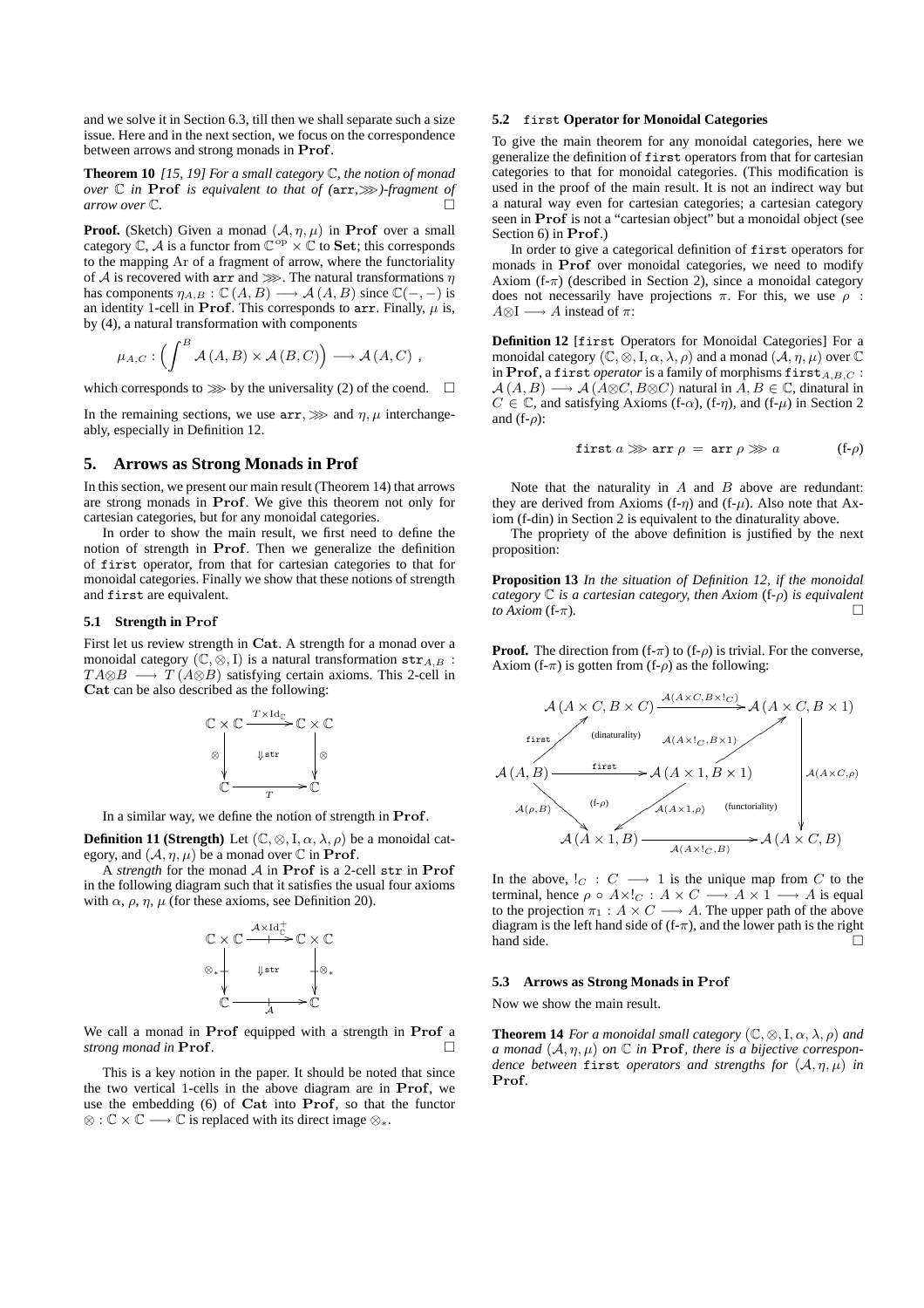**Proof.** The following calculation of ends and coends shows the correspondence between strength (in LHS) and first (in RHS):

$$
\operatorname{Nat}((\otimes_*) \circ (\mathcal{A} \times \operatorname{Id}_{\mathbb{C}}^+), \mathcal{A} \circ (\otimes_*)
$$
\n
$$
\cong
$$
\n
$$
\int_{A,B,C} [(\otimes_* \circ (\mathcal{A} \times \operatorname{Id}_{\mathbb{C}}^+)) (C, (A, B)), (\mathcal{A} \circ \otimes_*) (C, (A, B))]
$$
\n
$$
=
$$
\n
$$
\int_{A,B,C} \left[ \int_{0}^{A',B'} (\otimes_* (C, (A',B'))) \times ((\mathcal{A} \times \operatorname{Id}_{\mathbb{C}}^+)( (A',B'), (A,B)) ) \right],
$$
\n
$$
\int_{A,B,C}^{C'} \left[ \mathcal{A} (C, C') \times (\otimes_* (C', (A, B)) ) \right]
$$
\n
$$
= (\text{by the definitions of } (-)_*(6), \text{ tensor } \times (7), \text{ and } \operatorname{Id}_{\mathbb{C}}^+(5))
$$
\n
$$
\int_{A,B,C} \left[ \int_{0}^{A',B'} \mathbb{C} (C, A' \otimes B') \times \mathcal{A} (A', A) \times \mathbb{C} (B', B),
$$
\n
$$
\int_{0}^{C'} \mathcal{A} (C, C') \times \mathbb{C} (C', A \otimes B) \right]
$$
\n
$$
\cong
$$
\n
$$
(\text{by Lemma 5 on } B', C')
$$
\n
$$
\int_{A,B,C} \left[ \int_{0}^{A'} \mathbb{C} (C, A' \otimes B) \times \mathcal{A} (A', A), \mathcal{A} (C, A \otimes B) \right]
$$
\n
$$
\cong
$$
\n
$$
\int_{A,B,C,A'} [C (C, A' \otimes B), [A (A', A), \mathcal{A} (C, A \otimes B)] ] \right]
$$
\n
$$
\cong
$$
\n
$$
\int_{A,B,A',A} [A (A', A), A (A' \otimes B, A \otimes B)]
$$
\n
$$
\cong
$$
\n
$$
\operatorname{by Lemma 3})
$$
\n
$$
\operatorname{Mat}_{A',A} \operatorname{Dinat}_{B} (A (A', A), A (A' \otimes B, A \otimes B) )
$$

The remaining is to prove the equivalences between the axioms for strength and those for first: the four axioms for strength with  $\alpha$ ,  $\rho$ ,  $\eta$ , and  $\mu$  correspond respectively to (f- $\alpha$ ), (f- $\rho$ ), (f- $\eta$ ), and  $(f-\mu)$ . The proofs of these equivalences are tedious but straightforward.  $\Box$ 

In this way we can characterize simply the notion of arrow only with basic structures of the bicategory **Prof**. This simplicity and rich structures of **Prof** make it easy to calculate, in **Prof**, properties and structures on arrows, as in the paper [2]. Besides, this characterization provides a better justification of the axioms of arrows, and provides us clean understanding of the notion of arrow.

#### **5.4 On** ist **Operators**

On a cartesian category as a base of an arrow, there is an alternative to a first operator, i.e., an ist operator [15, 19].

Applying the theorem in the previous subsection to cartesian small categories, we see that strengths are equivalent to first operators, hence also to ist operators. However, we give a direct proof of correspondences between strengths in **Prof** and ist operators. The proof shows how the notion of ist operator depends on cartesian products.

**Definition 15 (**ist **Operator)** For a cartesian category C and a monad  $(A, \eta, \mu)$  over  $\mathbb C$  in **Prof**, an *ist operator* is a family of morphisms  $\text{ist}_{A,B} : \mathcal{A}(A,B) \longrightarrow \mathcal{A}(A,B \times A)$  natural in *B*  $\in \mathbb{C}$ , dinatural in *A*  $\in \mathbb{C}$ , and satisfying the following axioms:

$$
ist(arr f) = arr \langle f, id \rangle
$$
  
\n
$$
ist a \gg \text{arr } \pi_1 = a
$$
  
\n
$$
ist(a \gg b) =
$$
  
\n
$$
ist a \gg \text{ist(arr } \pi_1 \gg b) \gg \text{arr}(id \times \pi_2)
$$
  
\n
$$
ist(ist a) = ist a \gg \text{arr}\langle id, \pi_2 \rangle
$$

**Theorem 16** *For a cartesian small category* C*, and a monad*  $(A, \eta, \mu)$  *on*  $\mathbb C$  *in* **Prof***, there is a bijective correspondence be-<br>tween ist operators and strengths for*  $(A, n, \mu)$  *in* **Prof** *tween* ist *operators and strengths for*  $(A, \eta, \mu)$  *in* **Prof***.* 

**Proof.** Here we concentrate only on the correspondence between (di)natural transformations of ist operators (in RHS) and strengths  $(in$  LHS $):$ 

$$
\begin{aligned}\n\textbf{Nat}\Big((\times_*) \circ (\mathcal{A} \times \text{Id}_{\mathbb{C}}^+), \ \mathcal{A} \circ (\times_*)\Big) \\
&\cong (\text{ by Lemma 3 and definitions, as in the proof of Theorem 14}) \\
\int_{A,B,C} \left[ \int^{A',B'} \mathbb{C}\left(C, A' \times B'\right) \times \mathcal{A}\left(A',A\right) \times \mathbb{C}\left(B',B\right), \right. \\
\int^{C'} \mathcal{A}\left(C, C'\right) \times \mathbb{C}\left(C', A \times B\right) \right] \\
&\cong \qquad (\text{ by the adjointness of the cartesian product } A' \times B') \\
\int_{A,B,C} \left[ \int^{A',B'} \mathbb{C}\left(C, A'\right) \times \mathbb{C}\left(C, B'\right) \times \mathcal{A}\left(A', A\right) \times \mathbb{C}\left(B',B\right), \right.\n\end{aligned}
$$

$$
\int_{A,B,C}^{A,B,C} \left[ \int_{C'}^{C'} \mathcal{A}(C,C') \times \mathbb{C}(C',A \times B) \right]
$$
  
\n
$$
\cong \qquad \qquad (\text{by Lemma 5 on } A',B',C')
$$

$$
\int_{A,B,C} \left[ \mathcal{A}(C,A) \times \mathbb{C}(C,B), \mathcal{A}(C,A \times B) \right]
$$
\n
$$
\cong
$$
\n
$$
\int_{A,B,C} \left[ \mathbb{C}(C,B), \left[ \mathcal{A}(C,A), \mathcal{A}(C,A \times B) \right] \right]
$$
\n
$$
\cong
$$
\n
$$
\int_{A,C} \left[ \mathcal{A}(C,A), \mathcal{A}(C,A \times C) \right]
$$
\n
$$
\cong
$$
\n(by Lemma 4 on B)\n
$$
\cong
$$
\n(by Lemma 3)

 $\mathbf{Dinat}_{A,C} \big( \mathcal{A}\left(C,A\right),\ \mathcal{A}\left(C,A\times C\right) \big)$ 

The steps are almost the same as in the proof of Theorem 14, except that we used adjointness of cartesian products for the second isomorphism.

# **6. Generalizing Arrow**

In this section, we generalize the definition of strong monad by enlarging a class of ambient bicategories in which internal strong monad is defined. So far in the paper, such an ambient bicategory is **Cat** or **Prof**. We see first which kind of bicategories can be used for such purpose; then we define the notion of strength in there.

By this generalization we obtain some variants of the notion of arrow. Especially in the last, we give a definition of "selfenriched" version of arrow, which is shown to be equivalent to Atkey's definition of arrow.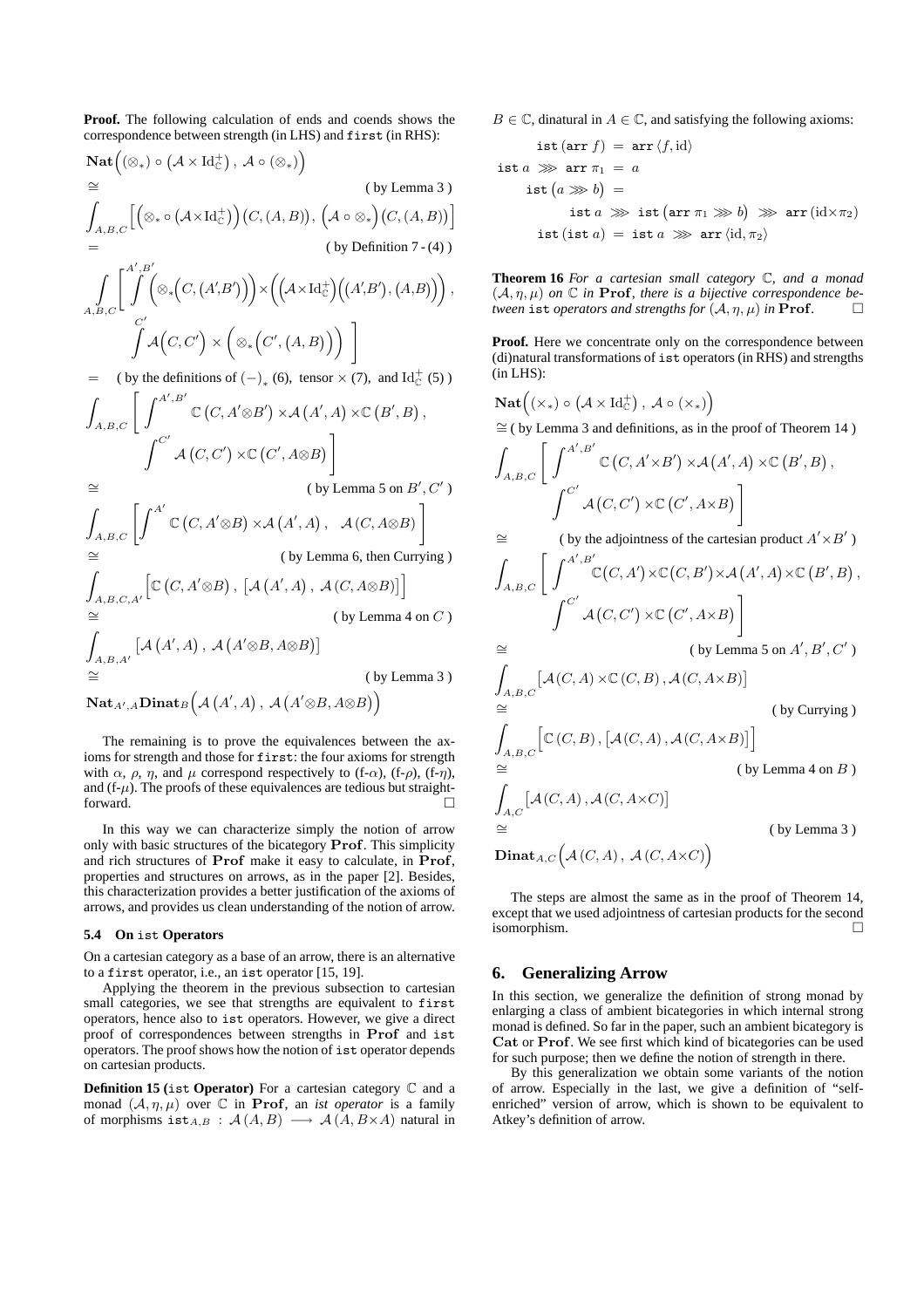## **6.1 Gray Monoid**

Monads in **Cat** are defined over any category, while strong monads in **Cat** are defined only over monoidal categories. Hence when we define strong monads in bicategories, we first have to define *monoidal objects* in bicategories.

Much like we need monoidal categories as ambient categories in which we define monoid objects, we need *monoidal bicategories* [13] as ambient bicategories in which we define monoidal objects. (These phenomena of occurrences of similar kinds of inner and outer structures are called "the microcosm principles", advocated by Baez and Dolan [14].)

We can in fact use monoidal bicategories to define monoidal objects. However, the structural isomorphisms of a monoidal bicategory—up to which the composition of 1-cells and also the monoidal product are associative and unital—are cumbersome and make the essence blurred. Therefore we here use the notion of **Gray** monoid, which is, roughly, "strictified monoidal bicategory".

**Definition 17 (Gray monoid)** A **Gray** *monoid P* is a 2-category with the following structures:

- *•* a 0-cell I,
- *•* for each 0-cell  $\mathbb C$  in  $\mathscr P$ , two 2-functors  $\mathscr L_{\mathbb C}, \mathscr R_{\mathbb C} : \mathscr P \longrightarrow \mathscr P$ satisfying the following conditions

$$
\mathcal{L}_{\mathbb{C}}\left(\mathbb{D}\right) = \mathcal{R}_{\mathbb{D}}\left(\mathbb{C}\right) \quad \text{(and define } \mathbb{C} \boxtimes \mathbb{D} \stackrel{\text{def}}{=} \mathcal{L}_{\mathbb{C}}\left(\mathbb{D}\right),\mathcal{L}_{1} = \mathcal{R}_{1} = \operatorname{Id}_{\mathscr{P}},\mathcal{L}_{\mathbb{C}} \boxtimes \mathbb{D} = \mathcal{L}_{\mathbb{C}} \mathcal{L}_{\mathbb{D}}, \qquad \mathcal{R}_{\mathbb{C}} \boxtimes \mathbb{D} = \mathcal{R}_{\mathbb{D}} \mathcal{R}_{\mathbb{C}}, \qquad \mathcal{R}_{\mathbb{D}} \mathcal{L}_{\mathbb{C}} = \mathcal{L}_{\mathbb{C}} \mathcal{R}_{\mathbb{D}},
$$

for all 0-cells C, D, and

*•* for each 1-cells *F* : C *−→* C *′ , G* : D *−→* D *′* , an invertible 2-cell

$$
\begin{array}{ccc}\n\mathbb{C} \boxtimes \mathbb{D} & \xrightarrow{\mathscr{L}_{\mathbb{C}}(\mathcal{G})} \rightarrow \mathbb{C} \boxtimes \mathbb{D}' \\
\mathscr{R}_{\mathbb{D}}(\mathcal{F}) & & \xrightarrow{c_{\mathcal{F}, \mathcal{G}}} & & \mathscr{R}_{\mathbb{D}'}(\mathcal{F}) \\
& & \xrightarrow{\mathbb{C}'} \boxtimes \mathbb{D} & & \xrightarrow{\mathscr{L}_{\mathbb{C}'}(\mathcal{G})} \mathbb{C}' \boxtimes \mathbb{D}'\n\end{array}
$$

satisfying certain coherence axioms such as  $c_{Id_C,Id_D} = id_{\mathbb{C} \boxtimes \mathbb{D}}$ , see [11] for details.

In what follows, we denote  $\mathscr{L}_{\mathbb{C}}$  by  $\mathbb{C}\boxtimes (-)$  and  $\mathscr{R}_{\mathbb{C}}$  by  $(-)\boxtimes \mathbb{C}.$ Note that for 1-cells  $\mathcal{F}$  :  $\mathbb{C}$   $\longrightarrow$   $\mathbb{C}'$  and  $\mathcal{G}$  :  $\mathbb{D}$   $\longrightarrow$   $\mathbb{D}',$  $\mathbb{C}\mathbb{Z} \mathcal{G};$   $\mathcal{F}\mathbb{Z}\mathbb{D}'$  and  $\mathcal{F}\mathbb{Z}\mathbb{D};$   $\mathbb{C}'\mathbb{Z}\mathcal{G}$  are not necessarily the same, so we cannot denote them simply by  $\mathcal{F}\boxtimes\mathcal{G}$ . However they are isomorphic with the iso-2-cell  $c_{\mathcal{F},\mathcal{G}}$ , and we can always interchange them.

In the definition of **Gray**-monoid, all structural isomorphisms of monoidal bicategory are replaced with identities, except for c. Even associativity and unitality—both of the composition of 1 cells and of monoidal product—are strict. By this simplicity, we can keep definitions of monoidal object and strength accessible.

All **Gray** monoids form monoidal bicategories, and conversely by the strictification theorem [13], all monoidal bicategories are monoidally equivalent to some **Gray** monoids. (It is not true that all monoidal bicategories are monoidally equivalent to some *monoidal 2-categories* [13].) Hence we identify monoidal bicategory with **Gray** monoid.

The 2-category **Cat** forms a monoidal 2-category with cartesian products. The bicategory **Prof** forms a monoidal bicategory with the tensor product *×*, as the category **Rel** forms a monoidal category with the tensor product *×*.

We can generalize **Prof** with enriched category theory:

**Example 18** Let  $V$  be a cocomplete SMCC. Then, there is a notion of V-profunctor, also called V-module [20].

For V-categories  $\mathbb C$  and  $\mathbb D$ , a V-profunctor  $\mathcal F$  from  $\mathbb C$  to  $\mathbb D$  is a V-functor  $\mathcal{F}: \mathbb{D}^{\text{op}} \boxtimes \mathbb{C} \longrightarrow \mathbb{V}$ , and for parallel V-profunctors  $\mathcal{F}$ and  $\mathcal{F}'$ , a 2-*cell between*  $\mathbb{V}$ -*profunctors*  $\mathcal{F}$  and  $\mathcal{F}'$  is a  $\mathbb{V}$ -natural transformation from *F* to *F ′* .

Then, as the monoidal bicategory **Prof**, we can define a monoidal bicategory V-**Prof** of small V-categories, V-profunctors, and 2-cells between V-profunctors. The monoidal product in V-**Prof** is the same as the tensor product in V-**Cat**, which we denote by  $\boxtimes$ . In the case that  $\mathbb{V} = \mathbf{Set}$ ,  $\mathbf{Set\text{-}Prof}$  is  $\mathbf{Prof.}$ 

This V-**Prof** plays an important role in Section 6.3.

# **6.2 Monoidal Object and Strong Monad**

First we recall the notion of monoidal object in a **Gray** monoid [11].

 $\bf{Definition~19~(Monoidal~Object)}$  Let  $(\mathscr{P}, \boxtimes, \mathbb{I})$  be a  $\bf{Gray~monoid.}$ A *monoidal object* (or *pseudomonoid*) *in*  $(\mathscr{P}, \boxtimes, \mathbb{I})$  is a 0-cell  $\mathbb C$  in  $\mathscr P$  together with 1-cells  $\otimes : \mathbb C \boxtimes \mathbb C \longrightarrow \mathbb C$  and  $I : \mathbb I \longrightarrow \mathbb C$ in  $\mathscr P$  and invertible 2-cells  $\alpha$ ,  $\lambda$ , and  $\rho$  below such that they satisfy coherence axioms quite similar to those for monoidal categories. (See [11], for further detail.)



Monoidal objects in **Cat** are monoidal categories.

Monoidal objects in **Prof** are called *promonoidal categories*[9, 10]. In Section 5.1, we considered only the promonoidal categories induced from monoidal categories via the direct image embedding. (The direct image embedding is monoidal pseudofunctor, hence maps monoidal objects in **Cat** to those in **Prof**.)

Now we define strong monads in **Gray**-monoids:

**Definition 20 (Strong Monad in Gray-Monoid)** Let  $(\mathscr{P}, \boxtimes, \mathbb{I})$ be a **Gray**-monoid,  $(\mathbb{C}, \otimes, I, \alpha, \lambda, \rho)$  be a monoidal object in  $(\mathscr{P}, \boxtimes, \mathbb{I})$ , and  $(\mathcal{A}, \eta, \mu)$  be a monad over  $\mathbb{C}$  in  $\mathscr{P}$ .

A *strength* for the monad  $\mathcal A$  in  $(\mathscr P,\boxtimes,\mathbb I)$  is a 2-cell str in  $\mathscr P$  in the following diagram such that it satisfies the axioms (s- $\alpha$ ), (s- $\rho$ ), (s- $\eta$ ), and (s- $\mu$ ) below.



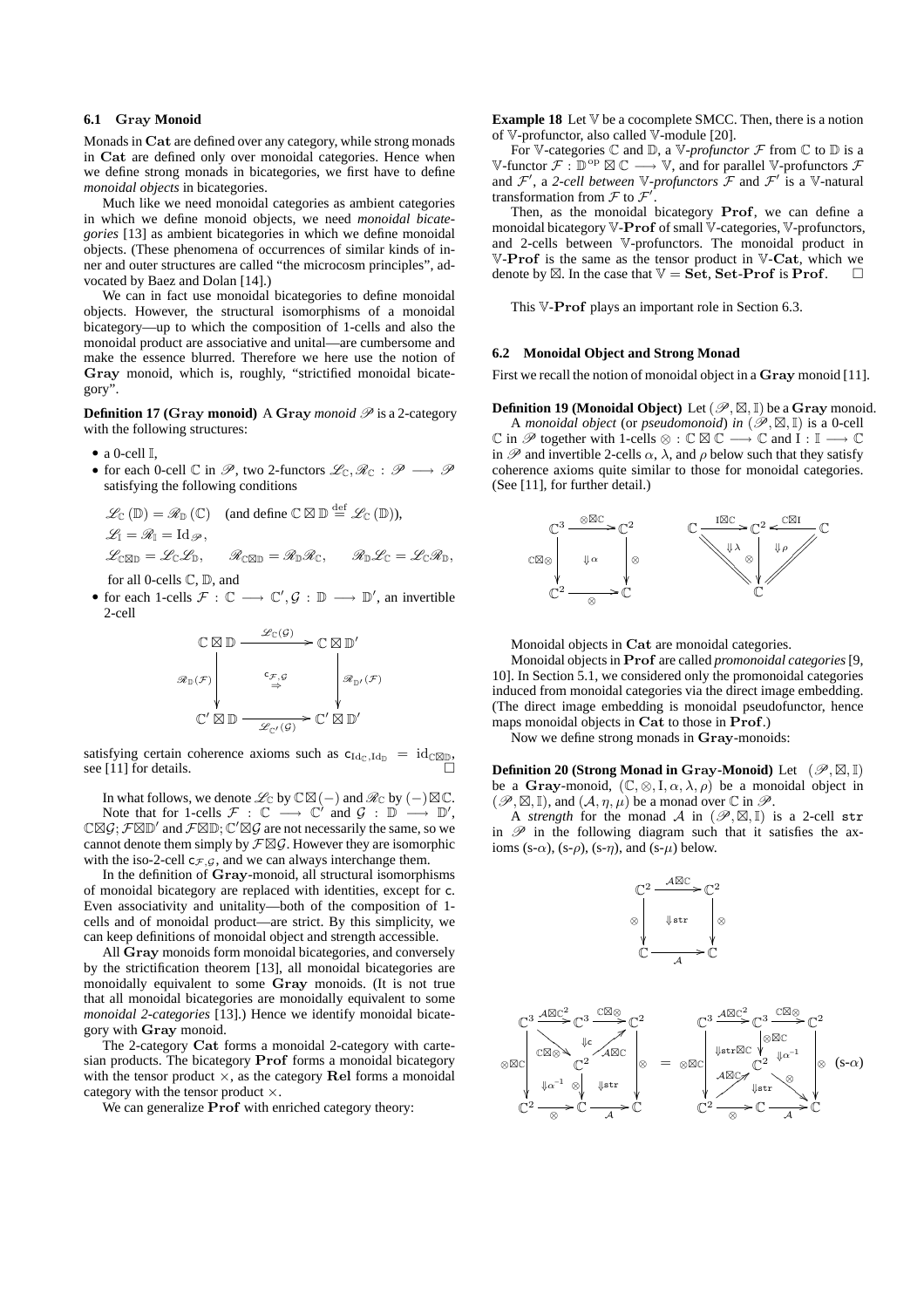$$
\mathbb{C}\frac{\mathbb{C}\mathbb{Z}I}{\sqrt{\mathbb{Z}^2}\int_{\mathbb{C}}^2 2 \xrightarrow{\mathcal{A}\mathbb{Z}C} \mathbb{C}^2} = \frac{\mathbb{C}\frac{\mathbb{C}\mathbb{Z}I}{\mathbb{C}^2} \mathbb{C}^2 \xrightarrow{\mathcal{A}\mathbb{Z}C} \mathbb{C}^2}{\mathbb{Z}^2 \int_{\mathbb{C}}^2 \mathbb{C} \mathbb{Z}I_{\mathbb{A}} \sqrt{\mathbb{C}^2} \text{ (s-\rho)}
$$

$$
\begin{array}{ccc}\n\sqrt{\sqrt[4]{n\omega_{C}}}\sqrt{C^{2}} & & & \\
\sqrt{\sqrt[4]{n\omega_{C}}}\sqrt{C} & & & \\
\sqrt{C^{2}} & & & \n\end{array} \qquad \qquad = \quad\n\mathbb{C}^{2} \xrightarrow{\otimes} \mathbb{C} \xrightarrow{\sqrt{4n}} \mathbb{C} \qquad (s-\eta)
$$



We call a monad in  $\mathscr P$  equipped with a strength in  $(\mathscr P,\boxtimes,\mathbb I)$  a *strong monad* in  $(\mathcal{P}, \boxtimes, \mathbb{I})$ . *,*I).

By this definition with  $\mathcal{P} = \textbf{Prof}$ , we can in fact define arrows not only over monoidal categories as in Section 5 but also over any promonoidal categories; on the other hand, we have no similar theorem to Theorem 14, because first-operators are defined only for monoidal categories.

#### **6.3 Self-enrichment of Arrow**

In the last place, we consider a solution for the following problem pointed out in the paper [3]: For a CCC C, let us identify types and terms in Haskell with objects and morphisms in C, respectively. An arrow *A* in Haskell is a type constructor, hence maps two types to a type; i.e., *A* is not a functor  $\mathbb{C}^{\text{op}} \times \mathbb{C} \longrightarrow$  **Set** but a functor C op *×* C *−→* C.

In order to replace **Set** with C, a naive way is to consider strong monads in C-**Prof** in Example 18. However then C is required to be small cocomplete and small at the same time, which implies that C must be a preorder. The use of the synthetic domain theory, which admits non-trivial internal small cocomplete categories, is not natural just for this purpose; for it unnecessarily restricts models.

The solution that we give for this is use of cocompletion and to distinguish "small" ones from "large" ones.

Now let  $V$  be an SMC,  $V'$  be a sufficiently cocomplete SMCC, and *J* :  $\mathbb{V}$  →  $\mathbb{V}'$  be a symmetric strong monoidal fully faithful functor, whose leading example is the Yoneda embedding *y* :  $\mathbb{V}$  →  $\mathbb{V}$ . Then  $\mathbb{V}$  can be a  $\mathbb{V}'$ -category with hom-objects  $hom_{\mathbb{V}}(A, B) \stackrel{\text{def}}{=} J A - \circ_{\mathbb{V'}} J B$ . The underlying category of this V *′* -category V is isomorphic to the category V itself; also *J* can be V *′* -functor whose underlying functor is again *J*.

For a  $\mathbb{V}'$ -profunctor  $\mathcal{F}: \mathbb{C} \longrightarrow \mathbb{D}$ , we call  $\mathcal{F}$   $\mathbb{V}$ -*small* if the V *′* -functor *F* : D op - C *−→* V *′* is factorized along the V *′* -functor *J* : V *−→* V *′* :



Such factors of  ${\mathcal F}$  are unique up to natural  ${\mathbb V}'$ -isomorphism, and we denote the  $\mathbb{V}'$ -functor from  $\mathbb{D}^{\text{op}} \boxtimes \mathbb{C}$  to  $\mathbb{V}$  by  $\mathcal{F}^{\circ}$ . (Note that when *J* is the Yoneda embedding, which is injective,  $\mathcal{F}^{\circ}$  is uniquely determined.)

**Definition 21** For an SMC  $\mathbb{V}$  and an embedding *J* :  $\mathbb{V}$  →  $\mathbb{V}'$ as above, a *small strong monad over* V *in* V *′ -***Prof** *(with respect*

*to J*) is a strong monad over **V** in **V'**-**Prof** whose underlying **V'**endoprofunctor is V-small.

We show that the above definition gives a generalization of Atkey's definition of arrow, from that over a cartesian category to that over a monoidal category.

In the definition below, we use the coKleisli category of the comonad  $D \times (-)$  for each object *D* in a cartesian category  $\mathbb{C}$ . Note that if a base category is cartesian, so is its coKleisli category.

**Definition 22** [3] An *arrow* on a cartesian category C consists of a mapping of objects Ar : *|*C*| × |*C*| −→ |*C*|* and three transformations all natural in *D*,

$$
\operatorname{arr}_{DAB} : \mathbb{C}(D \times A, B) \longrightarrow \mathbb{C}(D, \operatorname{Ar}(A, B))
$$
  
\n
$$
\gg_{DABC} : \mathbb{C}(D, \operatorname{Ar}(A, B)) \times \mathbb{C}(D, \operatorname{Ar}(B, C))
$$
  
\n
$$
\longrightarrow \mathbb{C}(D, \operatorname{Ar}(A, C))
$$
  
\nfirst<sub>DABC</sub> :  $\mathbb{C}(D, \operatorname{Ar}(A, B)) \longrightarrow \mathbb{C}(D, \operatorname{Ar}(A \times C, B \times C))$ 

These transformations must satisfy the eight laws (assoc) –  $(f-\mu)$  in Section 2 where the equations are interpreted as equations between  $\mathbb C$  morphisms generated by the above transformations. In those equations, we use variables  $f, g$  for morphisms in  $\mathbb{C}$  ( $D \times A, B$ ) and  $a, b, c$  for morphisms in  $\mathbb{C}(D, \text{Ar}(A, B))$ ; and the composition  $\circ$ , identity id, product  $\times$  and projection  $\pi_1$  are all those in the coKleisli category noted above.

**Theorem 23** *For a cartesian category* C*, the notion of arrow over* C *defined in Definition 22 is equivalent to that of small strong monad over*  $\mathbb C$  *in*  $\widehat{\mathbb C}$ **-Prof** *with respect to the Yoneda embedding*<br> $\eta : \mathbb C \longrightarrow \widehat{\mathbb C}$ *y* :  $\mathbb{C}$  →  $\widehat{\mathbb{C}}$ *.* 

**Proof.** Basically, this proof is almost the same as Proof 10 and 14. Since a small strong monad *A* is decomposed as  $y \circ A^{\circ}$  by definition, it is obvious that this corresponds to Ar of an arrow of Definition 22:

$$
\mathcal{A}^{\circ}(A,B) \stackrel{\text{def}}{=} \text{Ar}(A,B) \tag{8}
$$

The unit  $\eta$  of a small strong monad *A* over  $\mathbb C$  is a natural  $\mathbb C$ transformation from the identity  $\widehat{\mathbb{C}}$ -profunctor Id<sub> $\mathbb{C}$ </sub> to *A*, i.e., a family of morphisms

$$
\eta_{A,B}:\big(yA{\to}_{\widehat{\mathbb{C}}}yB\big)\longrightarrow y\left(\mathcal{A}^\circ(A,B)\right)
$$

in  $\widehat{\mathbb{C}}$  natural in  $A, B \in \mathbb{C}$ . Here the presheaf  $yA \rightarrow_{\widehat{\mathbb{C}}} yB$  is isomorphic to the presheaf  $\mathbb{C}$  ( $\rightarrow \mathbb{A}, \mathbb{B}$ ), by Yoneda lemma. On the other hand, by the correspondence  $(8)$ ,  $y(A^{\circ}(A,B))$  =  $\mathbb{C}$  (*−,* Ar (*A, B*)). As this,  $\eta$  corresponds to arr.

A correspondence between  $\mu$  and  $\gg$  is readily obtained as in Proof 10.

Finally, we can easily prove that str corresponds to first, with the full-faithfulness of *y*, and as in Proof 14, where we use  $\widehat{\mathbb{C}}$ -enriched version of Lemma 3, 4, 5, and 6 (see [20, Sec. 3.10]).

**Example 24** Besides Yoneda embeddings  $\mathbb{C}$  →  $\widehat{\mathbb{C}}$ , we can also use the inclusion  $\textbf{Set} \hookrightarrow \textbf{Ens}$ , the codomain of which is the category of classes. Then we have the notion of small strong monad  $over \text{Set}$  in **Ens**-**Prof**:  $A$  :  $\text{Set}$ <sup>op</sup>  $\times$  **Set** → **Set**.

In the paper [2], such notion is used, to obtain some *endo*functors over **Set**—rather than functors from **Set** to **Ens**—for which we can consider coalgebras.

#### **Acknowledgments**

I would like to thank Ichiro Hasuo for encouraging me to write the paper, helpful comments for early draft, and discussions, and also thank Paul-André Melliès for teaching me profunctors, and